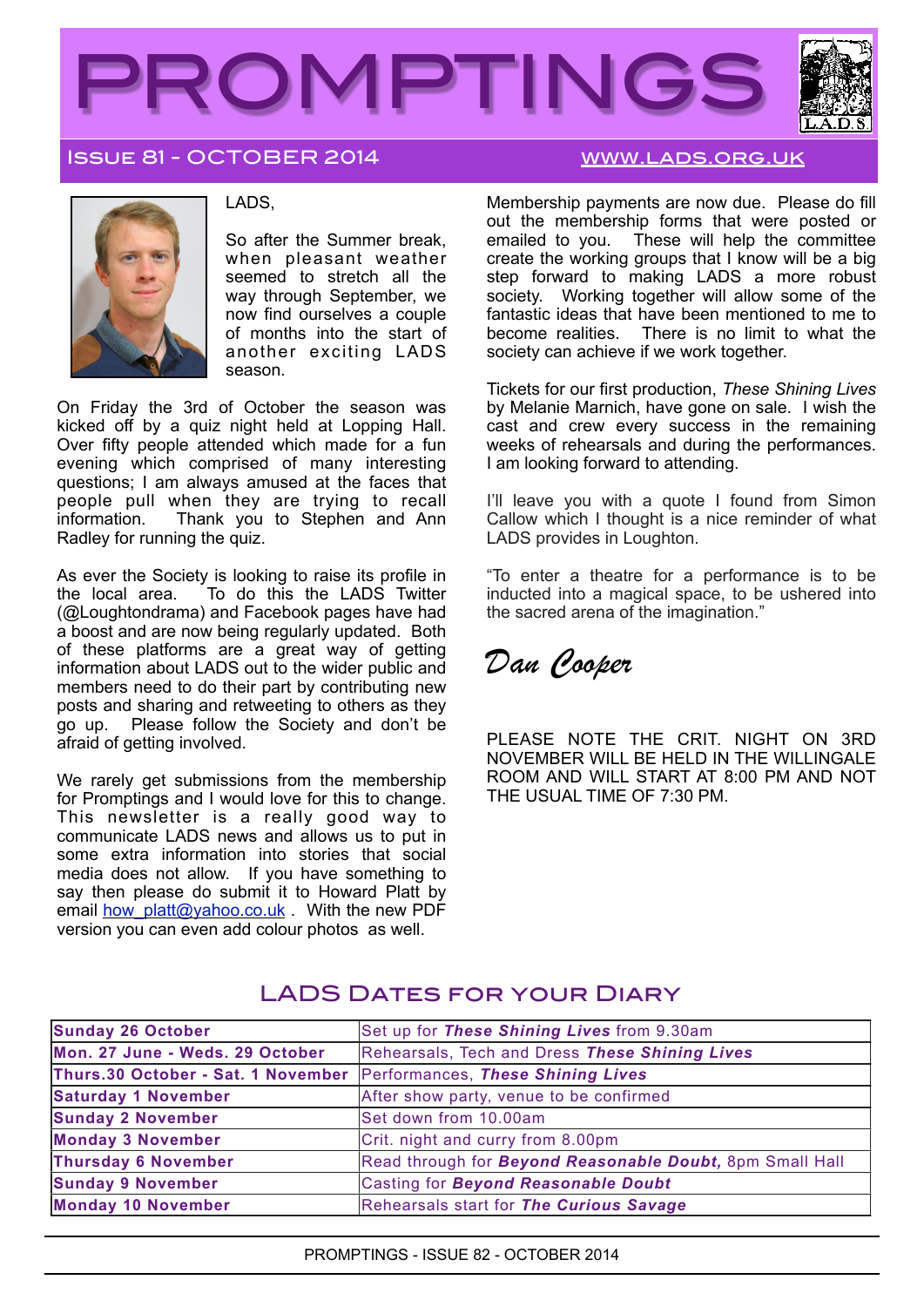## NEW MEMBERS

We are delighted to welcome Peter Fox, Dave Hinkley, Jan Freeman, Chris Little and Kimberley Packman to LADS. Peter and Dave will performing in our next production, *These Shining Lives* and Jan will be managing props. for the production*.*

Kimberley will be appearing in our January production, *The Curious Savage* and Chris will be on sound and lighting.

We are also very grateful to Claire Taylor, who is guesting for us in *These Shining Lives.*

## PLAY SELECTION and CASTING

Welcome one and all to the new LADS season.

Our first play, These Shining Lives, is well into rehearsal and Karen, the cast and crew have been working incredibly hard. It's going to be a fantastic production so please support your fellow LADS and come along to see it. The Box Office is now open so make sure you book your tickets.

We are at the time of year when the play reading committee is about to start reading plays for our 2015/2016 season. As always, we would welcome suggestions from any member so if you know a play that would be suitable for LADS to perform, please let me know. All we ask is that you provide a copy of the script, which will be returned to you.

You will all be aware from my numerous emails that last season and so far this season, casting our plays has been a bit of a struggle. In order to resolve this and still be able to perform the variety of plays we would like, we have to increase our membership. We are working hard to promote LADS as a society as well as promoting our plays and you can all help us to do this. If you have a Facebook account, please join the LADS page and share our status updates with your friends. We also now have an active Twitter account, @loughtondrama so follow us on Twitter and retweet our messages to your followers. You never know, there maybe someone who would like to get involved or come to see our plays.

And finally but very importantly, we still have gaps in the cast and crew for our January production. We are looking for a youngish female actor to play the part of Miss Willie and a prompt so if you know anyone who may be interested, please contact either Jean or myself.

I look forward to seeing you all soon.

#### **Cathy**

## crit. for 'the imaginary invalid' - mark brown

Jean-Baptiste Poquelin only lived for 51 years and ironically died during a production of his Le Malade Imaginaire suffering from pulmonary tuberculosis, It's good to see that Iain Howland lives on to tell the tale!

He was considered to be one of the greatest masters of comedy in Western literature, that's Molière and not Iain, but he did come an amazing second for an impressive and well deserved leading role.



**Iain Howland**

Having lost his mother at the age of 10 and not apparently having a particularly close relationship with his father. I think one can understand why this was reflected in the many male chauvinistic behaviours within Molière's main characters and his clear intention of humour and loving chaos with plays written with such family values. In L'Écolle des Femmes - Arnolphe, the main protagonist, grooms Agnès with the intention that she will be too ignorant to be unfaithful to him

The Imaginary Invalid was performed with success in Loughton on Saturday evening's final night. With football fever in the air and England's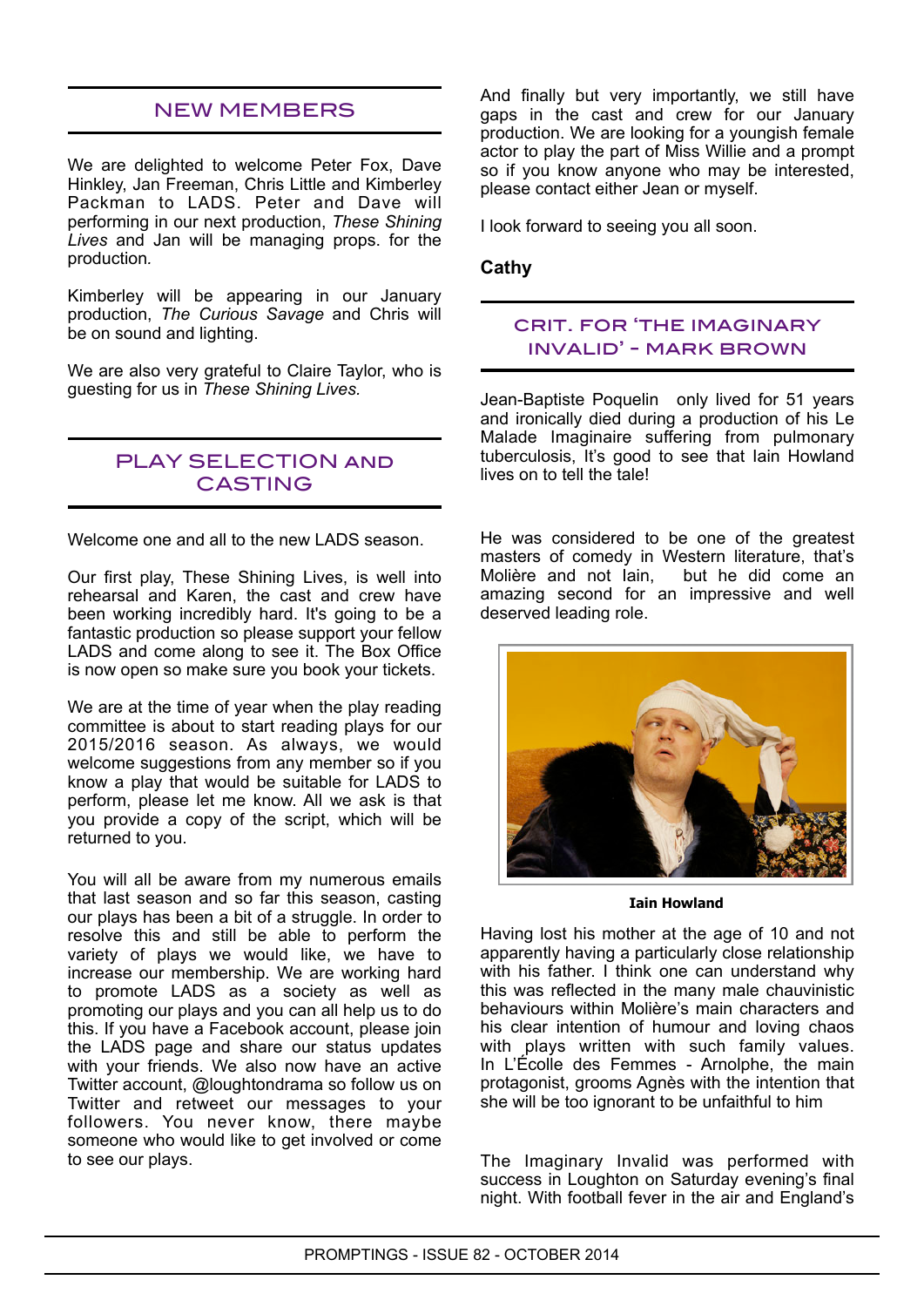imminent first world cup game, the box office and team LADS drummed up a very healthy audience. It was a hot evening with dreadfully uncomfortable seats and quite a lot of audience were fidgeting. The acting in this production fortunately interested me sufficiently to forget the small comfort issues, save for the individual who took a phone call in the second half and freely chatted and the couple who constantly kissed and cuddled through the performance without any consideration for the people behind.



**Eileen Stock and Karen Rogers**

When the curtains opened, I got the distinct reminder of 'A Funny Thing Happened on the Way to the Forum' with a Scrooge twist. Iain Howland's character, Argan, began with wit and complaint. At times, he paid more than a passing homage towards Harry Enfield's 'Old Gits' sketch, giving the audience a great taste of Argan's attitude towards selfishness and the flavour of Molière's other male dominated plays.



**Howard Platt, Eileen Stock and Iain Howland**

Then, in strutted the confident maid Toinette, played beautifully by Karen Rogers, who offered Argan an almost motherly defiance, knowing him better than he knew himself. The rapport between the two was slick and very amusing, including smooth interaction and eye contact with the audience.



**Phil Postings and Foster Barnett**

Anjelica, acted by Lorna Redburn, entered a little stiff at first but warmed quickly as she discussed love with Toinette. There was a great arguing moment between Father and Daughter as they realise they are discussing different beaus. Argan's line of the scene is "don't call me dear !" and this added to the compliment of cushion throwing as he screams "get out slut !"



**Tom Donoghue and Lorna Redburn**

Eileen Stock enters as the glamourous wife, Béline, doting and pampering calling him 'pettykins'. She cleverly worked with the audience getting across her ulterior motive of desire for his money. "You said get a clever lawyer", she exclaims, introducing Howard Platt as Monsieur Bonnefoy, who eloquently delivers with smooth and precise solicitor style waffle, clearly having desires of passion for Argan's wife. Argan's body language and eye contact with the audience as Bonnefoy exudes verbiage is amusing. Once Argan exits, the conversation did become a little sticky between barrister and wife but their ability to cover this was quite seamless. I would like to mention the keyhole peeking scene with Toinette, it sadly lacked the finesse it really needed and I think this was due to the door not having a proper catch.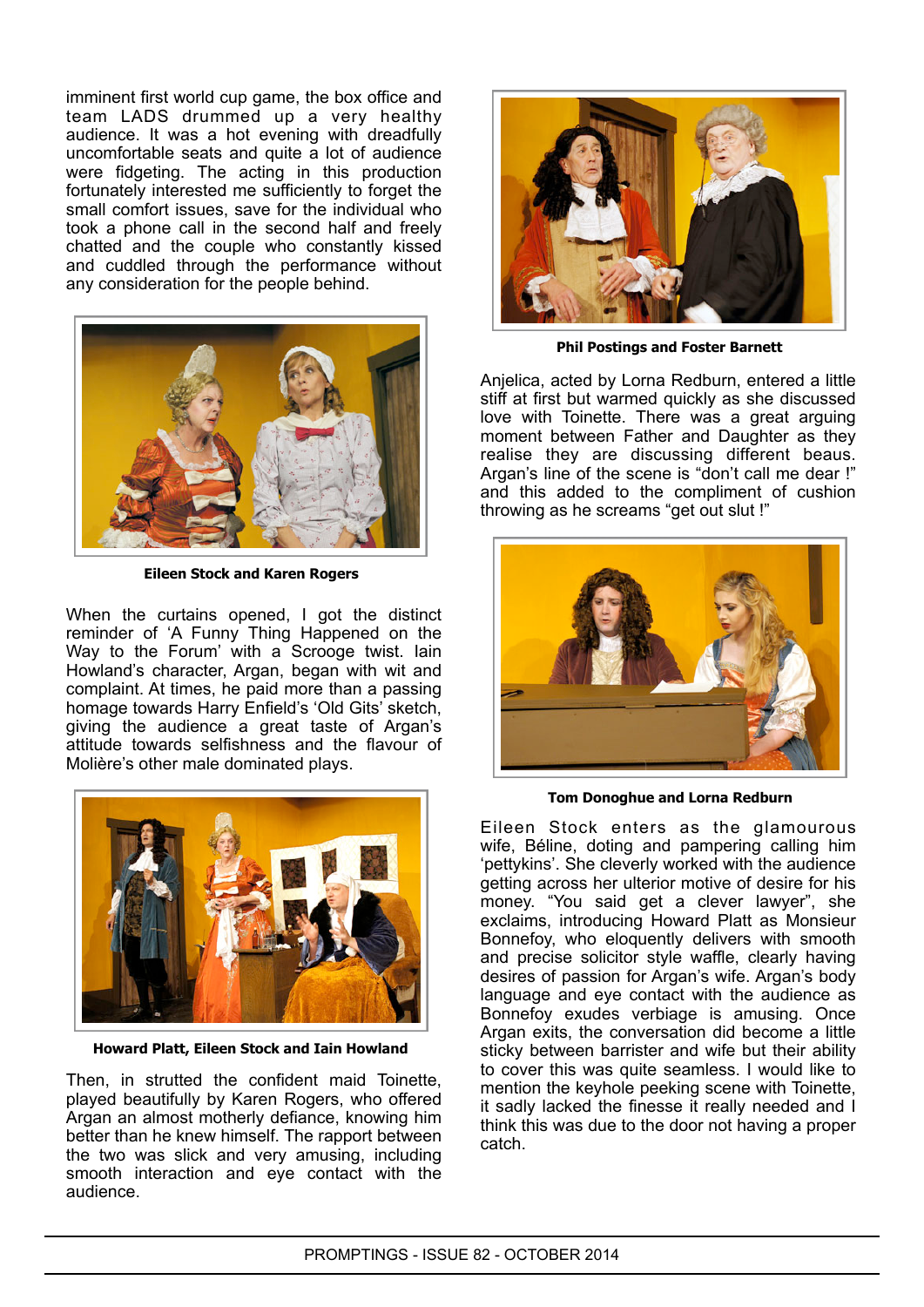When Tom Donoghue entered as Cléante, the lover, there was an air of awkwardness between him and Toinette, as he set the scene for pretending to be Angélique's music teacher. When Argan returns, the repeated stepping actions across the stage were a little unnecessary and laboured prior to realising Cléante is in the room. This does not stop Argan claiming his daughter and his physician's son are "to be married at thwonce !!!". When Roger Barker and Nick Martin enter as Dr Diaforus and Dr Thomas Diaforus respectively, there is a wonderful stage rapport and particular credit to the directors for the clear control on timings, audience inclusion and sharing the rolling eyes as gushing words are disgorged whilst the doctor paces beautifully around the stage.



**Iain Howland and Martin Howarth**

When Cléante quotes his shepherd to shepherdess words and sets them to music, I must compliment both Tom on his ability to present his lament and Lorna for her beautiful voice. I would like to mention the heads rocking back and forth from Iain and Karen and the Dr Falling asleep provided a great end to the first act with another Argan rant "she's a Hussy !!"



**Lorna Redburn and Nick Martin**

After a welcome interval with great front of house presence and a friendly refreshment team, the second half began with the introduction of the

poor youngest daughter, Louise. After a slightly sticky start, she falls into a brilliant role; getting smacked by her father and receiving a round of applause for a brilliant stage faint and then a very amusing stage chase. Phil Postings takes the role of Argan's brother, Monsieur Béralde, and in this difficult role does struggle a little with some fluency but very tactfully gets round this with use of hand movements to act as a catalyst. Phil is a little jittery with his words in this scene but it is soon forgotten when Argan forgets his stick and the clever mention of Molière in this, Miles Malleson's adaption, is noteworthy. Martin Howarth enters as The Apothecary, Monsieur Fleurant with good annoyance when Argan refuses his medicine. Foster Barnet plays the role of Dr Purgon who also slips a bit with some words but the scene is quite smoothly completed. Other Molière plays are reputed to tire at this stage, which is why they are often split into three acts and acted with verse. Toinette broke this slight monotony with the costume changing behind the screen, which definitely lifted the audience spirit. I loved the line " I have cured every known disease . . . . and several others !" There were a few stuttered lines in this section of the play but Argan notably assists these and blends them in.



**Charlotte Rogers**

Argan played dead very well, especially whilst scratching his leg. Bravo for the Maid. In this adaption a group of doctors visit to invite Argan into the medical profession and the latin chanting was very good, particularly noting 'Honi soit qui mal y pense', which ironically and pleasingly is the anglo-norman phrase to a song which I have written for another play ! May I just mention the ending was rather louder and more forceful than probably needed (but I do appreciate, after a long and very demanding play, that it is with understandable relief that the group come together to say goodbye. In other adaptions, Argan is killed off and the doctors change their head gear for death masks but it is fortunate that Loughton's cast all remained very much alive and intact to tell the tale !